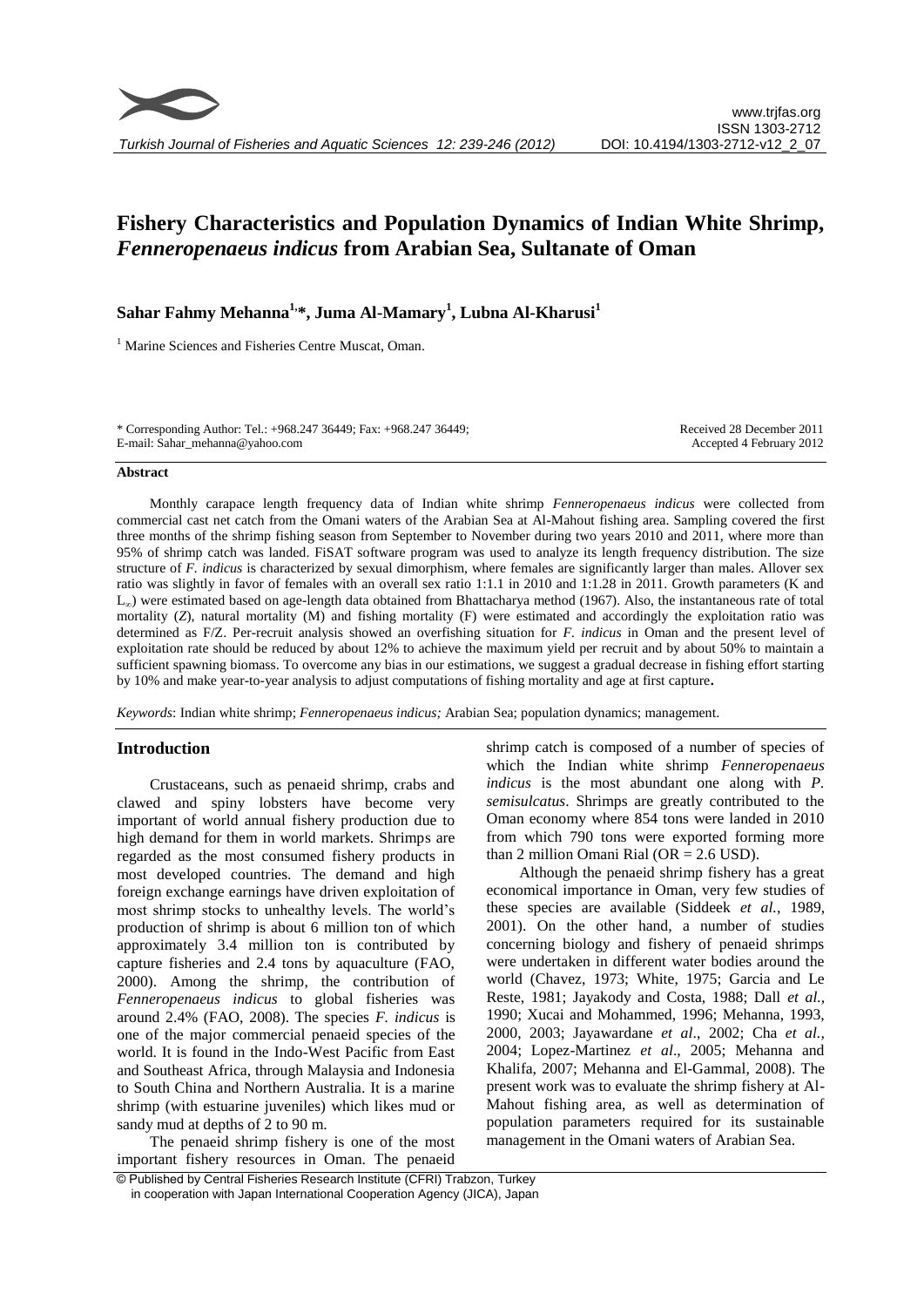## **Material and Methods**

#### **Fishing Area**

Al-Wusta Province is the first in shrimp production in Oman where about 96% of shrimp catch of Oman comes from it. There are a number of landing sites along Al-Wusta Province from which Al-Mahout is the most productive one. Al-Mahout (Figure 1), one of the main landing sites along the Arabian Sea coast of Oman.

#### **Sampling**

Length frequency data of *F. indicus* were collected from the commercial catch of the cast net fishery in Mahout area (Al-Khalouf landing site). Sampling procedure covered three months from September to November during two fishing seasons 2010 and 2011. It is worth mentioning that the shrimp fishery in Oman is seasonal starting at September and extending to the end of April. Nearly the whole shrimp catch was landed during the first three months with a very little proportion landed during December (Fishery statistics book, 2010). After sex-wise sorting out, the carapace length (straight length from posterior margin of the orbit to the median dorsal posterior edge of the carapace) to the nearest mm was measured by caliper for 1200 *F. indicus* in 2010 and 800 ones in 2011 and then the monthly carapace length frequencies for the two years were grouped into 2 mm classes for modal progression analysis (MPA).

#### **Methods**

For each sex the length frequency was resolved into normally distributed cohort components using

Bhattacharya (1967) method and the results were used as input to Ford (1933) – Walford (1946) plot to estimate the asymptotic carapace length  $CL_{\infty}$ , in mm) and the rate at which the asymptotic length is attained (K, in y-1 ). The growth parameters were also estimated using the ELEFAN I program. Initial values for  $L_{\infty}$  were obtained using the Powell-Wetherall method (Powell, 1979; Wetherall *et al.*, 1987). Total mortality (Z) was estimated using the cumulated catch curve (Jones and van Zalinge, 1981) this method is based on the existence of a linear relationship (over at least the central part of its range) between the natural logarithms of the cumulated frequency and the natural logarithms of  $(L_{\infty} - L)$ . This relationship is expressed as:  $ln(CN) = a + (Z/K) ln (L<sub>\infty</sub> - L)$ , Where  $ln(CN)$  is the natural logarithm of cumulated frequency, Z is the total mortality coefficient and K is the growth coefficient. Natural mortality (M) was calculated using the Pauly's (1980) formula using SST (annual mean sea surface temperature) equal 26°C (McIlwain *et al*., 2006). The fishing mortality (F) was computed as  $F = Z - M$  and the exploitation rate was computed from the rate F/Z (Gulland, 1971). The length at first capture  $(L_c)$  was estimated by the analysis of catch curve using the method of Pauly (1984).

Growth performance index ( $\acute{\theta}$ ) for *F. indicus* was computed based on the length data using the following equation (Pauly and Munro 1984):  $\acute{\phi} = \log$  $K + 2 log L_{\infty}$ 

The relative yield per recruit  $(Y/R)$  and relative biomass per recruit (B'/R) were estimated by using the model of Beverton and Holt (1966) as modified by Pauly and Soriano (1986). The relative yield per recruit (Y'/R) model was used because it can provide the kind of information needed for management (Sparre and Venema, 1998). The following reference points were used to determine the status of *F. indicus*



**Figure 1.** Main landing sites along the Omani coast of Arabian Sea.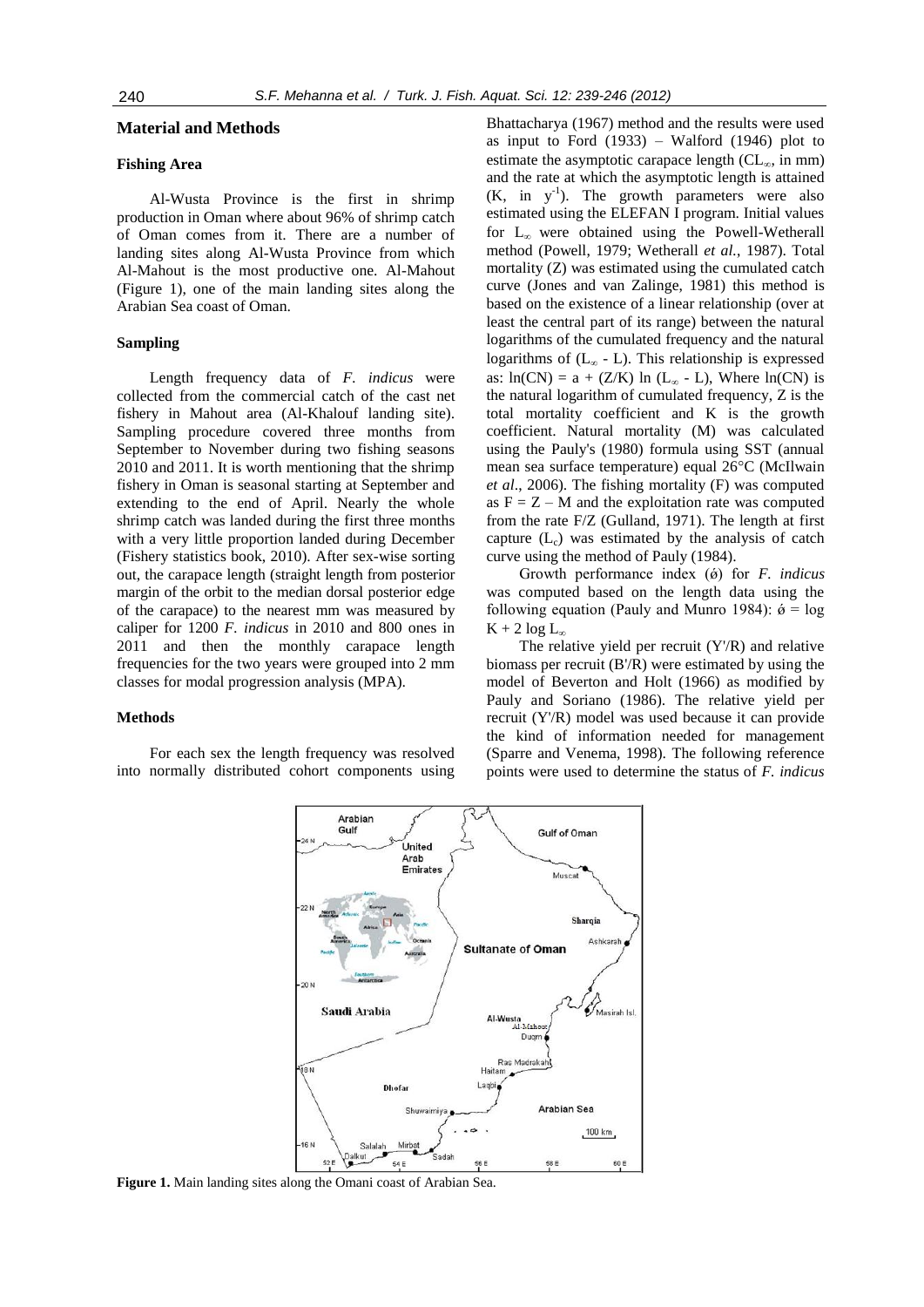stock in the Arabian sea:  $E_{0.1}$  (the exploitation level at which the marginal increase in yield per recruit reaches 1/10 of the marginal increase computed at a very low value of E),  $E_{0.5}$  (the exploitation level which will result in a reduction of the unexploited biomass by 50%) and  $E_{\text{max}}$  (the exploitation level that produces the maximum yield per recruit).

#### **Results and Discussion**

## **Length Frequency Distribution**

The carapace length frequency distribution for September, October and November combined of *F. indicus* during 2010 and 2011 is shown in Figure 2. In both 2010 and 2011, the largest percentage of males *F. indicus* (86%) is within the length classes of 27–37 mm CL and that of females is within the range 28-42 mm CL in 2010 (80%) and within the range 29-45 mm CL in 2011 (71%). The observed maximum length was 53 mm CL for males and 64 mm CL for females, while the observed minimum one was 18 mm CL for males and 22 mm CL for females. The size structure of *F. indicus* population in the Arabian Sea showed sexual dimorphism, where females are significantly larger than males.

#### **Sex Ratio**

The sex composition of *F. indicus* in commercial catches from Arabian sea varied significantly from month to month and from year to year. In 2010, male:female ratio was 1:1.06 in September, 1:0.74 in October and 1:1.49 in November, while in 2011, it was 1:1.09 in September, 1:1.75 in October and 1:2.54 in November. The overall sex ratio in the samples was 1:1.1 in 2010 and 1:1.28 in 2011 males to females which indicates the predominance of females in the commercial shrimp catch.

#### **Population Parameters**

#### **Longevity and Growth in Length**

The results obtained indicated that the maximum life span of males is 12 months while that of females is 18 months. Both males and females attain their highest rate of increase in length during the first three months of life after which a gradual decrease in growth increment was noticed with further increase in age. It was also apparent that females have a slightly higher growth rate than males (Figure 3). The results dealing with the life span of *F. indicus* show agreement with the fact that penaeid shrimp are characterized by a short life span in the order of two years (Garcia and Le Reste, 1981). The results also agree with the findings of Thomas (1975); Garcia and Van Zalinge (1982); Tom *et al.* (1984); Dredge (1990); Somers and Kirkwood (1991); Mehanna (1993, 2000 and 2003); Mehanna and Khalifa (2007); Mehanna and El-Gammal (2008).

#### **Growth Parameters**

The mean lengths for cohorts estimated by the Bhattacharya method for males and females were



**Figure 2.** Carapace length frequency distribution for the three months combined for *F. indicus* in the Arabian Sea, Oman during 2010 and 2011.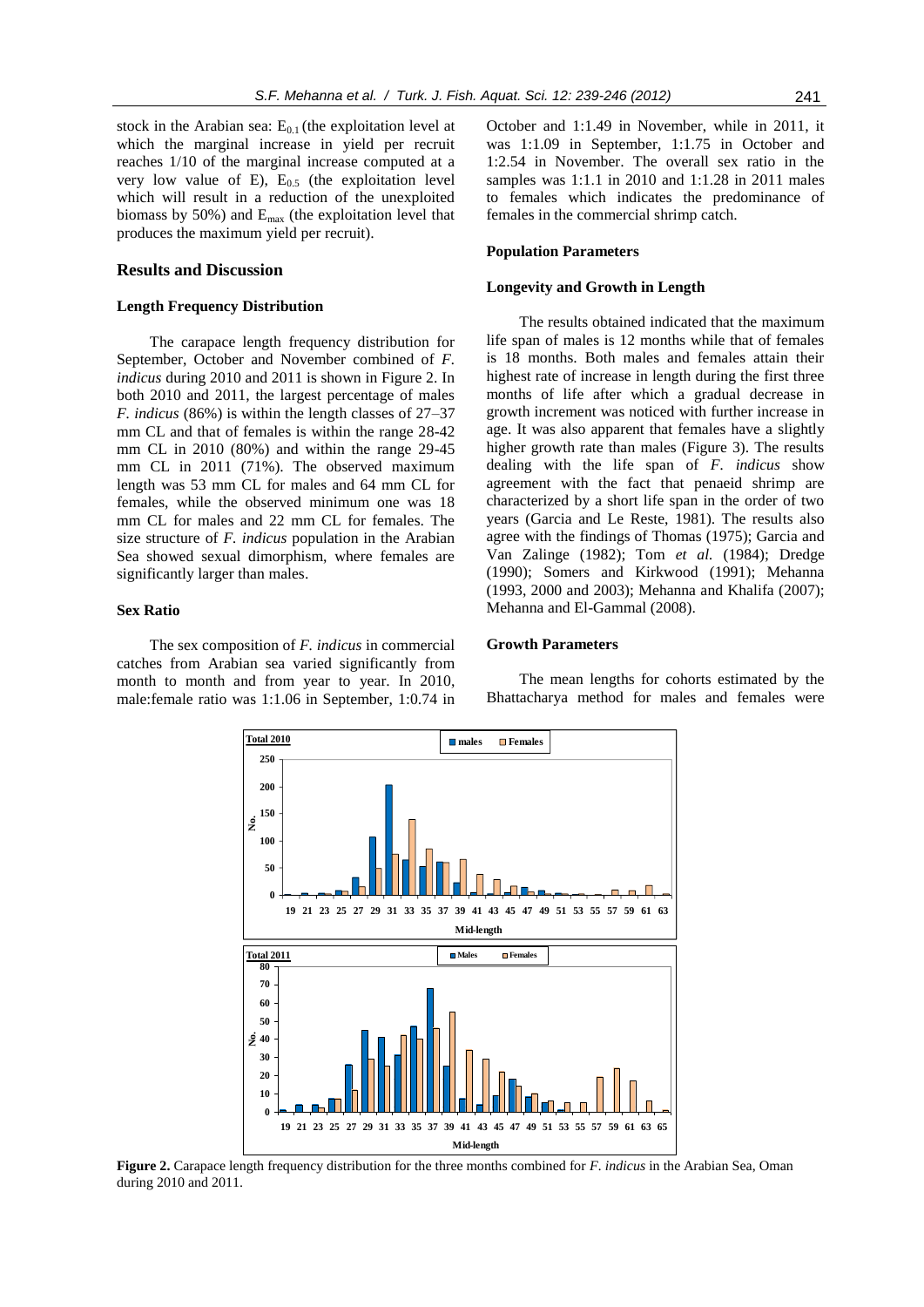fitted into Ford-Walford plot to estimate the growth parameters. The obtained values of K were 2.11 and  $1.69$  y<sup>-1</sup> for males and females respectively, while  $CL<sub>m</sub> = 57.11$  and 68.56 mm carapace length for males and females respectively. Table 1 shows the growth parameters estimates obtained from ELEFAN I program and Wetherall method. The value of K for males is higher than that for females indicating the faster decrease in growth rates of males than females. The rapid growth of this species implied by high K values agrees with the fact that the short-lived animals like shrimp reach their asymptotic length in a year or

two and are characterized by a high K-value (Beverton and Holt, 1957 and Garcia and Le Reste, 1981). Also, the values obtained were consistent with those reported in other studies for related species (Table 2) and are within the reported range for other penaeids (D'Incao and Fonseca, 2000).

## **Growth Performance Index (**ǿ**)**

The estimated values for the growth performance index (ǿ) of *F. indicus* during the present investigation were 3.84 for males and 3.9 for females



**Figure 3.** Length by age and growth increment of *F. indicus* in the Arabian Sea, Oman

**Table 1.** Growth parameters of *F. indicus* from the Arabian Sea of Oman obtained from different methods

|                                |      | Males |       | Females | Sexes combined |       |
|--------------------------------|------|-------|-------|---------|----------------|-------|
| Method                         |      | مصدب  |       | مصاب    |                | ◡┶┉   |
| Bhattacharya and Ford-Walford  | 2.11 | 57.11 | . .69 | 68.56   | 1.73           | 68.33 |
| ELEFAN I program               | 2.21 | 57.80 | .78   | 68.10   | .80            | 67.91 |
| Wetherall and Bertalanffy plot | 2.29 | 56.21 | .83   | 67.98   | 85             | 67.93 |

**Table 2.** Summary of the growth parameters ( $L\infty$  and K), natural mortality (M) and longevity available for some penaeid shrimp in different localities

| Species                  | $CL\infty$ |             | K    |       | M    |      | Life span |                 |                                                |
|--------------------------|------------|-------------|------|-------|------|------|-----------|-----------------|------------------------------------------------|
|                          |            |             |      |       |      | ¥¥   | (month)   | Locality        | Author                                         |
| Penaeus indicus          |            |             | 1.20 | 1.00  | 2.20 | 1.94 | 12        | Manila Bay      | Agasenand DelMundo, 1988                       |
| Penaeus indicus          |            | $56**$      |      | 1.8   |      | 3.04 | 24        | Srilanka        | Jayakody and Costa, 1988                       |
| Penaeus stylifera        |            |             | 1.19 | 1.05  | 2.60 | 2.30 |           | India           | Suseelan and Rajan, 1988                       |
| Penaeus merguiensis      |            |             | 1.31 | 1.05  | 3.7  | 3.1  |           | Indonesia       | Sumiono, 1988                                  |
| Penaeus longistylus      |            |             | 2.05 | 1.12  |      | 3.72 | 12        | Australia       | Dredge, 1990                                   |
| Penaeus semisulcatus     | 38.1       | 62.2        | 1.3  | 3.2   |      |      | 18 - 24   | Australia       | Somers and Kirkwood, 1991                      |
| Penaeus japonicus        |            |             | 1.82 | 1.65  | 2.73 | 2.44 | $15 - 18$ | Red Sea, Egyp   | Mehanna, 199                                   |
| Penaeus indicus          |            | $200*$ 230* | 2.0  | 2.0   | 2.0  | 2.0  | 12        | India           | Rao <i>et al.</i> , 1993                       |
| Penaeus semisulcatus     |            |             | 1.77 | 1.56  | 2.52 | 2.40 | $15 - 18$ | Red Sea, Egypt  | Mehanna, 2000                                  |
| Penaeus indicus          | $192*$     | $199*$      | 1.51 | 1.87  | 1.73 | 1.73 |           | Srilanka        | Jayawardane et al., 2002                       |
| Penaeus latisulcatus     |            |             | 1.91 | 1.70  | 2.74 | 2.45 | $12 - 15$ | Red Sea, Egypt  | Mehanna, 2003                                  |
| Metapenaeus joyneri      | 29         | 34.7        | 1.02 | 1.22. |      |      |           |                 | Cha et al., 2004                               |
| Litopenaeus stylirostris |            |             | 2.28 | 1.92  |      |      | $15 - 20$ | California Gulf | Lopez-Martinez et al., 2005                    |
| P. semisulcatus          | 38         | 50.4        | 1.6  | 2.2.  | 2.11 | 2.41 | $15 - 20$ | Iran            | Niamaimandi et al., 2007                       |
| Metapenaeus stebbingi    |            |             | 2.63 | 2.16  | 3.73 | 3.16 | $9 - 12$  |                 | Lake Timsah, Egypt Mehanna and El-Gammal, 2007 |
| Penaeus indicus          | 57.1       | 68.6        |      | 1.69  | 2.35 | 1.93 | 12 - 18   | Oman            | Present study                                  |

\* Total length \*\* sex not given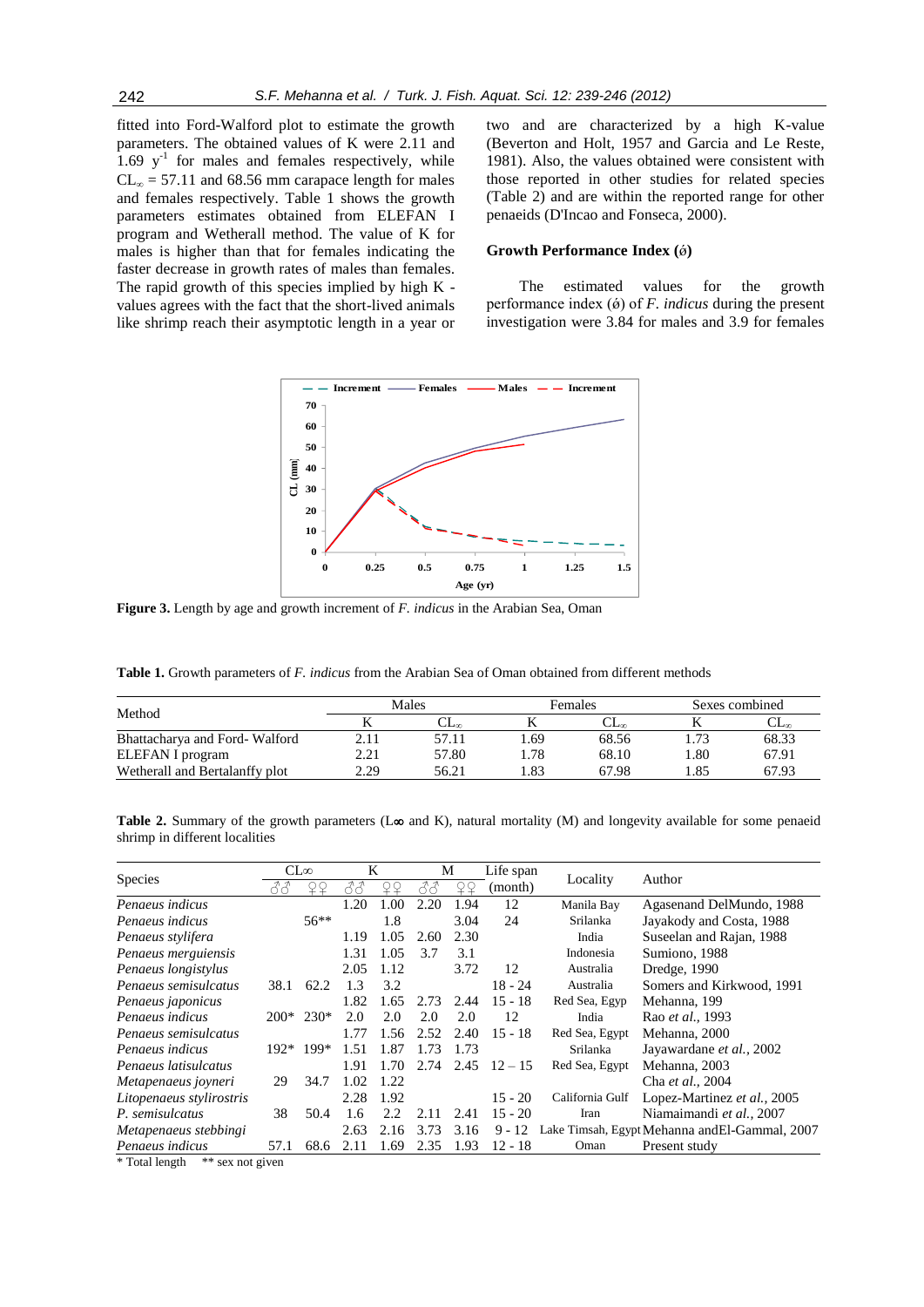which were higher than those reported in the literature (2-3.1: Devi, 1986; Agasen and Del Mundo, 1988; Rao *et al*., 1993; Jayawardane *et al*., 2002). It is obvious that females have a slightly higher growth rate than males of this species and this species has a higher growth rate in Omani waters than other places.

#### **Mortality and Exploitation Rate**

The results (Figure 4) indicated that the total mortality coefficient differs between the two sexes (Z  $= 6.81 \text{ yr}^{-1}$  for males and 5.38 yr<sup>-1</sup> for females). Sparre (1990) pointed out that for small short-lived species which exposed to strong fluctuations in growth due to changing environmental conditions, the length based methods show an over estimation for Z. With the shortage of data available and the difficulties facing the direct methods of mortality estimation, these methods are widely used (eg. Jones and van Zalinge, 1981; Devi, 1986; Jayakody and Costa, 1988; Agasen and del Mundo, 1988; Sumiono, 1988; Dredge, 1990; Villarta *et al*., 2006; Nwosu, 2009). Also, these high values of Z are acceptable, because most of penaeid fisheries around the world have high fishing mortalities and thus show high Z values (Garcia and Le Reste, 1981; Garcia, 1984, 1985). According to the previous Z-estimations for penaeid shrimp, the present Z-values appear to lie in an acceptable range.

The values of M obtained were 2.35 and 1.93  $\text{yr}^{-1}$  for males and females respectively. Beverton and Holt (1959) found that the fast growing species have high K- values with high natural mortalities (Table 2). The values of fishing mortality rate F were  $4.46 \text{ yr}^{-1}$  for males and  $3.45 \text{ yr}^{-1}$  for females while the exploitation rate was estimated as 0.65 for males and 0.64 for females. Gulland (1971) suggested that the optimum exploitation rate for any exploited stock is about 0.5 at  $F_{\text{opt}} = M$ . More recent, Pauly (1987) proposed a lower optimum F that equal to 0.4 M. In the present study,  $\overline{F}$  was higher than the values of  $F_{opt}$  given by Gulland and Pauly indicating a high level of exploitation of the *F. indicus* stock in the Oman coast of Arabian Sea.

#### **Length at First Capture**

The lengths at first capture (the length at which 50% of the fish are vulnerable to capture) were estimated as  $L_{50\%} = 22$  and 23.4 mm CL for males and females, respectively (Figure 5).

#### **Per-Recruit Analysis and Reference Points**

The use of yield-per-recruit models may be particularly restrictive for fast growing tropical species with high rates of natural mortality because



**Figure 4.** Length converted catch curve of *F. indicus* in the Arabian Sea, Oman.



**Figure 5.** Probability of capture of *F. indicus* in the Arabian Sea, Oman.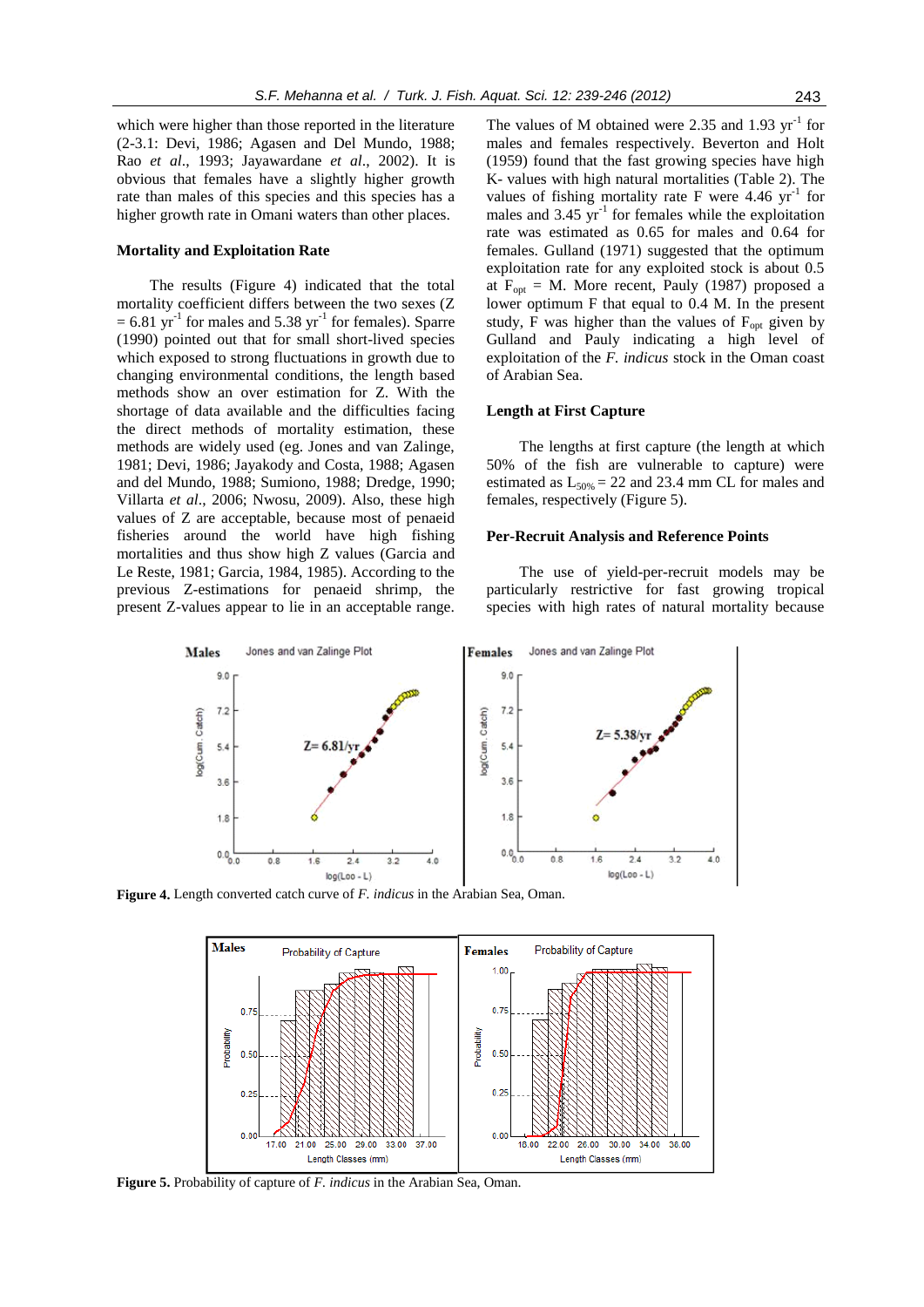the curves may not reach a maximum within a reasonable range of fishing mortality values (Gayanilo and Pauly 1997).

The plot of relative yield per recruit (Y'/R) and biomass per recruit (B'/R) against exploitation rate (E) for males and females *F. indicus* (Figure 6) showed that the maximum (Y'/R) was obtained at nearly the same value of E ( $E_{MSY} = 0.57$  for males and 0.54 for females). Both of  $E_{0,1}$  and  $E_{0,5}$  were estimated and the obtained values were 0.45 and 0.33 for males and 0.46 and 0.32 for females, respectively. The estimates of both values were lower than the current E which is also higher than that gives the maximum Y/R. For resource management purposes, it is suggested that the exploitation rate should be reduced to the conservative ones  $(E_{0.1}$  or  $E_{0.5}$ ). Accordingly, the fishing mortality should be reduced by about 30-52% of its current value.

## **Stock Status and Recommendations**

The present study indicated that the Indian white shrimp exploited by the cast nets in the Oman coast of the Arabian Sea is overexploited, as the cast nets exploit under sized shrimps of *F. indicus* in varying proportions. This situation may also due to the illegal fishing practices and illegal fishing in the closure season, or also in the nursery areas.

The current measurements; closed season for four months each year and prohibition of trawls have been insufficient to conserve the shrimp fishery in Oman. Therefore, complementary measures are required such as reduce the fishing effort, this could be applied gradually starting by 10% decreasing reaching to 40% of its current value, protect the spawning and nursery grounds through the implementation of marine protected areas MPA to reduce the natural mortality, improve the national statistics on catch and fishing effort and increase the scientific efforts to make year-to-year analysis to adjust computations of fishing mortality and age at first capture based on the gradual decreasing scenario of fishing effort. Also, it is advisable to introduce an appropriate mesh regulation for cast nets with a view of increasing the mean size of the shrimps exploited, which would also be favorable from an economic point of view.

#### **References**

- Agasen, E.V. and Del Mundo, C.M. 1988. Growth, mortality and exploitation rates of *Penaeus indicus* in Manila Bay, Philippines and south east India. In: S. Venema, J.M. Christensen and D. Pauly (Eds.), Contributions to Tropical Fisheries Biology. FAO Fish. Rep., 389: 89-100.
- Bertalanffy, L. von 1938. A quantitative theory of organic growth (Inquiries on growth laws. 2). Hum. Biol., 10: 181-213.
- Beverton, R.J.H. and Holt, S.J. 1957. On the dynamics of exploited fish populations. Fisheries Investigation Series II, 19: 1-533.
- Beverton, R.J.H. and Holt, S.J. 1959. A review of the life spans and mortality rates of fish in nature and their relation to growth and other physiological characteristics. Ciba Foundation Colloqia on Ageing, 5: 142-180.
- Beverton, R.J.H. and Holt, S.J. 1966. Manual of methods for fish stock assessment. Tables of yield functions. FAO Fisheries Technical Paper/ FAO Document Rome, 38(1): 1-67.
- Bhattacharya, C.G. 1967. A simple method of resolution of a distribution into Gaussian components. Biometrics, 23: 115-135. doi: 10.2307/2528285
- Cha, H.K., Choi, J.H. and Oh, C.W. 2004. Reproduction biology and growth of the shiba shrimp, *Metapenaeus joyneri* (Decapoda: Penaeidae) on the western coast of Korea. Journal of Crustacean Biology 24(1): 93-100. doi: 10.1651/C-2399
- Chavez, E.A. 1973. A study on the growth rate of brown shrimp *Penaeus aztecus* (Ives., 1891) from the coasts of Veracruz and Tampaulipas. Mexico Gulf Res. Rep., 4(2): 278-299.
- Dall, W., Hill, B.J., Rothlisberg, P.C. and Staples, D.J. 1990. The biology of the penaeidae. In: J.H.S. Blaxter and A.J. Southward (Eds.), Advances in Marine Biology, 27 Academic Press, London.
- Devi, S. 1986. Growth and population dynamics of the Indian white prawn *Penaeus indicus* M Edwards from Kakinada. Proc. Indian Acad. Sci., 95(5): 629-639.



**Figure 6.** Per-recruit analysis of *F. indicus* in the Arabian Sea, Oman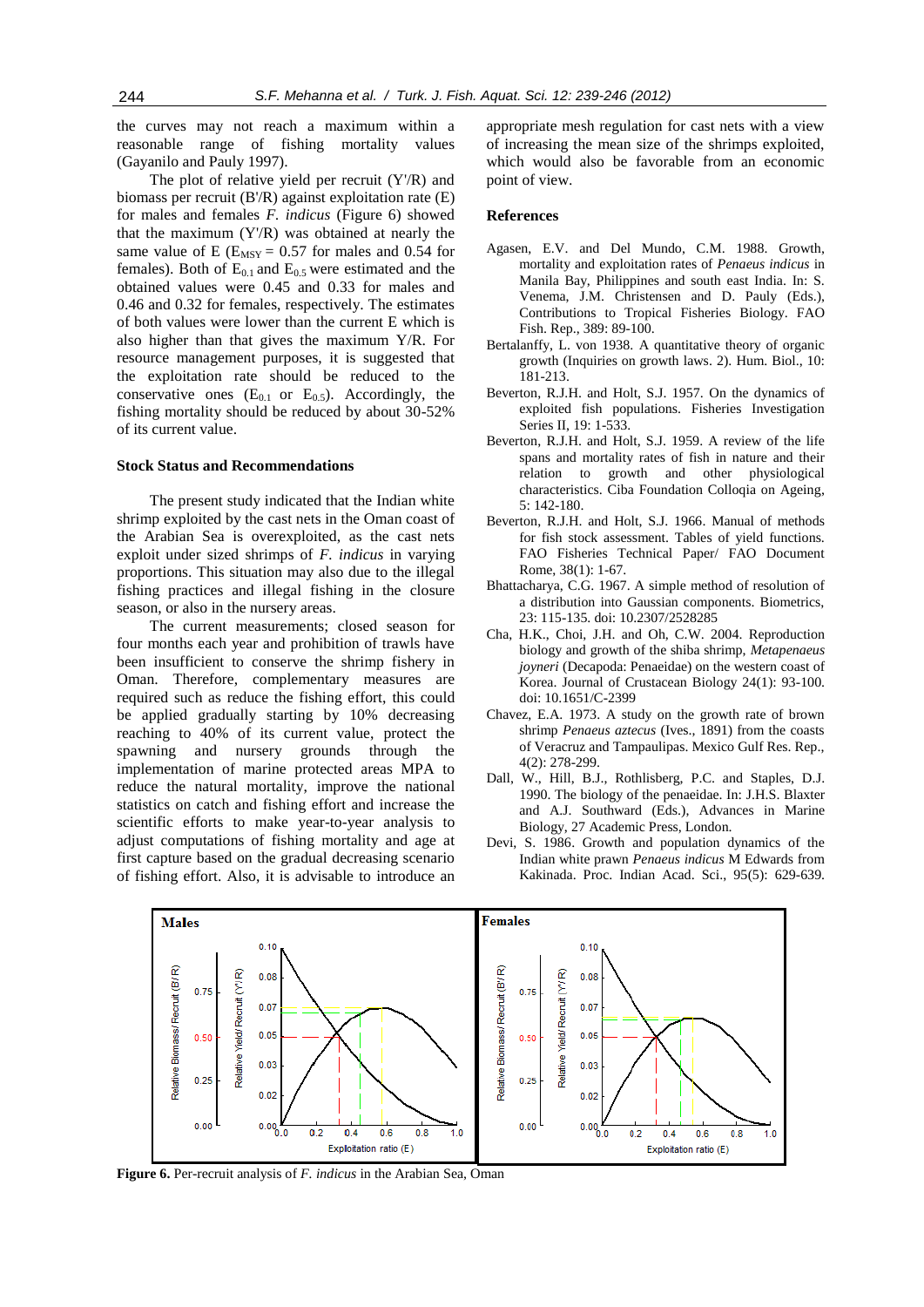doi: 10.1007/BF03179428

- D'Incao, F. and Fonseca, D.B. 2000. Performance of the von Bertalanffy growth curve in penaeid shrimp: a critical approach. In: J.C. von Kaupel Klein and F.R. Schram (Eds.), the Biodiversity Crisis Crustacean, Bakena ed Rotterdam, 848 pp.
- Dredge, M.C.L. 1990. Movement, growth and natural mortality rate of the red spot king prawn, *Penaeus longistylus* Kubo, from the Great Barrier Reef Lagoon. Aust. J. Mar. Freshw. Res., 41: 399-410. doi: 10.1071/MF9900399
- FAO 2000. Fisheries Department, Fisheries Information, Data and Statistics Unit. FAO, Rome.
- FAO 2008. Fisheries and Aquaculture Department, FAO Fisheries Statistics. FAO, Rome.
- Fishery Statistics Book 2010. Year Book Issued by Department of Fisheries Statistics. Agricultural and Fisheries Wealth Ministry, Sultanate of Oman.
- Ford, E. 1933. An account of the herring investigations conducted at Plymouth during the years from 1924 to 1933. J. Mar. Biol. Assoc. U.K., 19: 305-384.
- Garcia, S.M. 1984. A note on environmental aspects of penaeid shrimp biology and dynamics. In: J.A. Gulland and B.J. Rothschild (Eds.), Penaeid shrimp-Their Biology and Dynamics. Fishing News Books Ltd, Farnham, UK: 268-271.
- Garcia, S.M. 1985. Reproduction, stock assessment models and population parameters in exploited penaeid shrimp populations. In: P.C. Rothlisberg, B.J. Hill and D.J. Staples (Eds.), Second Australian National Prawn Seminar: 139-158.
- Garcia, S.M. and Le Reste, L. 1981. Life cycles, dynamics, exploitation and management of coastal penaeid shrimp stocks. FAO Fisheries Technical Paper No. 203: 1-215.
- Garcia, S.M. and van Zalinge, N.P. 1982. Simple fishing in Kuwait: methodology for a joint analysis of the artisanal and industrial fisheries. In: Report on the workshop on assessment of the shrimp stocks of the west coast of the Gulf between Iran and the Arabian Peninsula. Fisheries development in the Gulf, FAO, Rome: 119-142.
- Gayanilo, F.C. Jr. and Pauly, D. 1997. FAO–ICLARM stock assessment tools. Reference Manual. FAO, Rome. 262 pp.
- Gulland, J.A. 1971. The fish resources of the Ocean. West Byfleet, Surrey, Fishing News (Books), Ltd., for FAO: 1-255.
- Jayakody, D.S. and Costa, H.H. 1988. Population dynamics of Indian shrimp (*Penaeus indicus*, Milne Edwards) on the West Coast of Srilanka. Asian Fisheries Science, 1: 135-146.
- Jayawardane, P.A., McLusky, D.S. and Tytler, P. 2002. Estimation of population parameters and stock assessment of *Penaeus indicus* (H. Milne Edwards) in the western coastal waters of Sri Lanka. Asian Fisheries Science, 15: 155-166.
- Jones, R. and van Zalinge, N.P. 1981. Estimates of mortality rate and population size for shrimp in Kuwait waters. Kuwait Bull. Mar. Sci., 2: 273-288.
- Lopez-Martinez, J., Rabago-Quiroz, C., Nevarez-Martinez, M.O., Garcia-Juarez, A.R., Rivera-Parra, G. and Chavez-Villalba, J. 2005. Growth, reproduction and size at first maturity of blue shrimp, *Litopenaeus stylirostris* (Stimpson, 1874) along the east coast of the Gulf of California, Mexico. Fish. Res., 71: 93-102. doi: 10.1016/j.fishres.2004.06.004
- McIlwain, J.L., Hermosa, G.V., Claereboudt, Jr., M.R., Al-Oufi, H.S. and Al-Awi, M. 2006. Patterns of spawning and reproduction of six exploited teleost species from the Arabian Sea, Sultanate of Oman. Journal of Applied Ichthyology, 22: 167-176. doi: 10.1111/j.1439-0426.2006.00723.x
- Mehanna, S.F. 1993. Rational exploitation of *Peneaus japonicus* in the Gulf of Suez. MSc thesis, Egyp: Zagazig University, 236 pp.
- Mehanna, S.F. 2000. Population dynamics of *Penaeus semisulcatus* in the Gulf of Suez, Egypt. Asian J. Fish., 13: 127-137.
- Mehanna, S.F. 2003. Stock assessment and management of *Penaeus latisulcatus* in the Gulf of Suez, Egypt. Bull. Nat. Inst. Oceanogr. Fish., ARE, 29: 31-49.
- Mehanna, S.F. and El-Gammal, F.I. 2008. Population dynamics and management of white shrimp *Metapenaeus stebbingi* (Penaeidae) at Lake Timsah, Suez Canal, Egypt. Asian fisheries science, 21: 305- 317.
- Mehanna, S.F. and Khalifa, U.A. 2007. Small shrimp fisheries management at Southeastern Mediterranean (Port Said region), Egypt. Egypt. J. Aquat. Biol. and Fish., 11(3): 927–942.
- Niamaimandi, N., Bin Arshad, A., Daud, S.K., Saed, R.C. and Kiabi, B. 2007. Population dynamic of green tiger prawn, *Penaeus semisulcatus* (De Haan) in Bushehr coastal waters, Persian Gulf. Fisheries Research, 86: 105–112. doi: 10.1016/j.fishres.2007.05.007
- Nwosu, F.M. 2009. Population dynamics of the exploited penaeid shrimp, *Penaeus* (*Farfantepenaeus notialis*) in the Cross River Estuary, Nigeria. Journal of Fisheries International, 4(4): 62-67. doi: 10.3923/jfish.2009.62.67
- Pauly, D. 1980. On the interrelationships between natural mortality, growth parameters and mean environmental temperature in 175 fish stocks. J. Cons. CIEM, 39(3): 175-192.
- Pauly, D. 1984. Length-converted catch curves. A powerful tool for fisheries research in the tropics. ICLARM Fishbyte, 2(1): 17-19.
- Pauly, D. and Munro, J.L. 1984. Once more on the comparison of growth in fish and invertebrates. Fishbyte, 2(1): 21.
- Pauly, D. and Soriano, M.L. 1986. Some practical extensions to Beverton and Holt's relative yield-perrecruit model. In: J.L. Maclean, L.B. Dizon and L.V. Hosillo (Eds.), The First Asian Fisheries Forum, 491- 496.
- Powell, D.G. 1979. Estimation of mortality and growth parameters from length frequency of a catch. Rapports et Procès-verbaux des Réunions, Conseil International pour l'Exploration de la Mer, 175: 167-169.
- Rao, G.S., Subramaniam, V.T., Rajamani, M., Manickam, P.E.S. and Maheswarudu, G. 1993. Stock assessment of *Penaeus* spp. off the east coast of India. Indian Journal of Fisheries, 40(1,2): 1-19.
- Siddeek, M.S., El-Musa, M. and Abdul-Ghaffar, A.R. 1989. Final report of the shrimp fisheries management project, Phase V, Kuwait. Kuwait Inst. Sci. Res., KISR 3158: 104 pp.
- Siddeek, M.S., Hermosa, G., Al-Amri, M.N. and Al-Aisery, A. 2001. Stock assessment of shrimp in the Gulf of Masirah, Sultanate of Oman. In: S. Goddard, H. Al-Oufi, J. McIlwain and M. Claereboudt (Eds.), Proc. 1st International Conference on Fisheries, Aquaculture and Environment in the NW Indian Ocean, Sultan